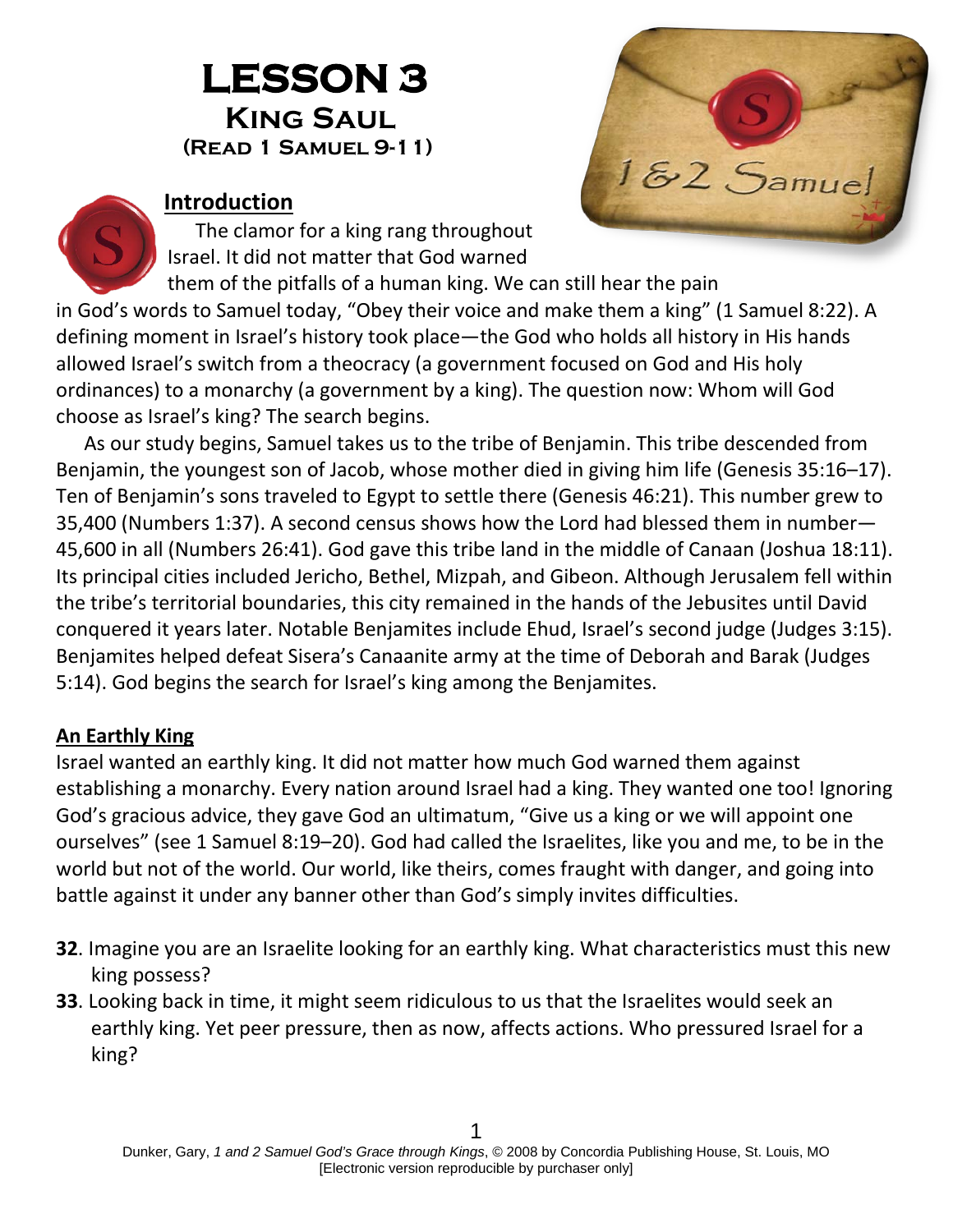

## **God Chooses Saul**

Read 1 Samuel 9:1–10:8. God promised Israel a king, and He sent Samuel to a man named Kish, a Benjamite. Kish had a son named Saul. God brought Samuel and Saul together.

- **34**. From a purely human perspective, what attributes (physical and otherwise) did Saul possess that made him desirable as Israel's king (9:2)?
- **35**. After anointing Saul with oil (10:1), Samuel foretold three encounters by which God would prove to Saul that His appointment as Israel's king was genuine. Describe these three encounters.
	- **A**. 1 Samuel 10:2—
	- **B**. 1 Samuel 10:3–4—
	- **C**. 1 Samuel 10:5–6—

## **Israel's First King**

Read 1 Samuel 10:9–27. In biblical times, priests commonly drew lots to determine God's will (Joshua 18:10; Joel 3:3; see also the last use of lots in the Bible, Acts 1:26). Samuel, God's priest and prophet, probably drew lots in Israel's presence to select the tribe of Benjamin.

- **36**. Samuel had already anointed Saul king, yet he still drew lots in front of the Israelites. Why do you think Samuel did this before announcing Saul as Israel's first king?
- **37**. What characteristics of a king did God desire (Deuteronomy 17:14–20)? Did Saul appear to possess these characteristics? If so, how?

# **Jabesh-gilead Rescued**

Read 1 Samuel 11:1–11. As this chapter opens, we find Saul at work tending his father's field. However, a national crisis was brewing at Jabesh-gilead as the Ammonites surrounded the city. The Israelites living there asked Nahash the Ammonite for treaty conditions, but they gasped when they heard them.

- **38**. What conditions did Nahash set?
- **39**. How did Saul galvanize Israel to fight against Nahash the Ammonite (vv. 7–8)?
- **40**. The Israelites credit Saul for delivering Jabesh-gilead from the Ammonites. How does 1 Samuel 11:7 point to God as Israel's uniting agent and true King?

# **Saul Confirmed as King**

Read 1 Samuel 11:12–15. God delivered Jabesh-gilead through Saul, a fact Saul acknowledged in true humility (v. 13). At this point, it appeared that Saul's reign as Israel's first king was off to a good start.

**41**. At first, some "worthless fellows" doubted Saul's selection as king and despised Saul for it (10:27). What happened to these men after Saul's great victory (11:12–13)?